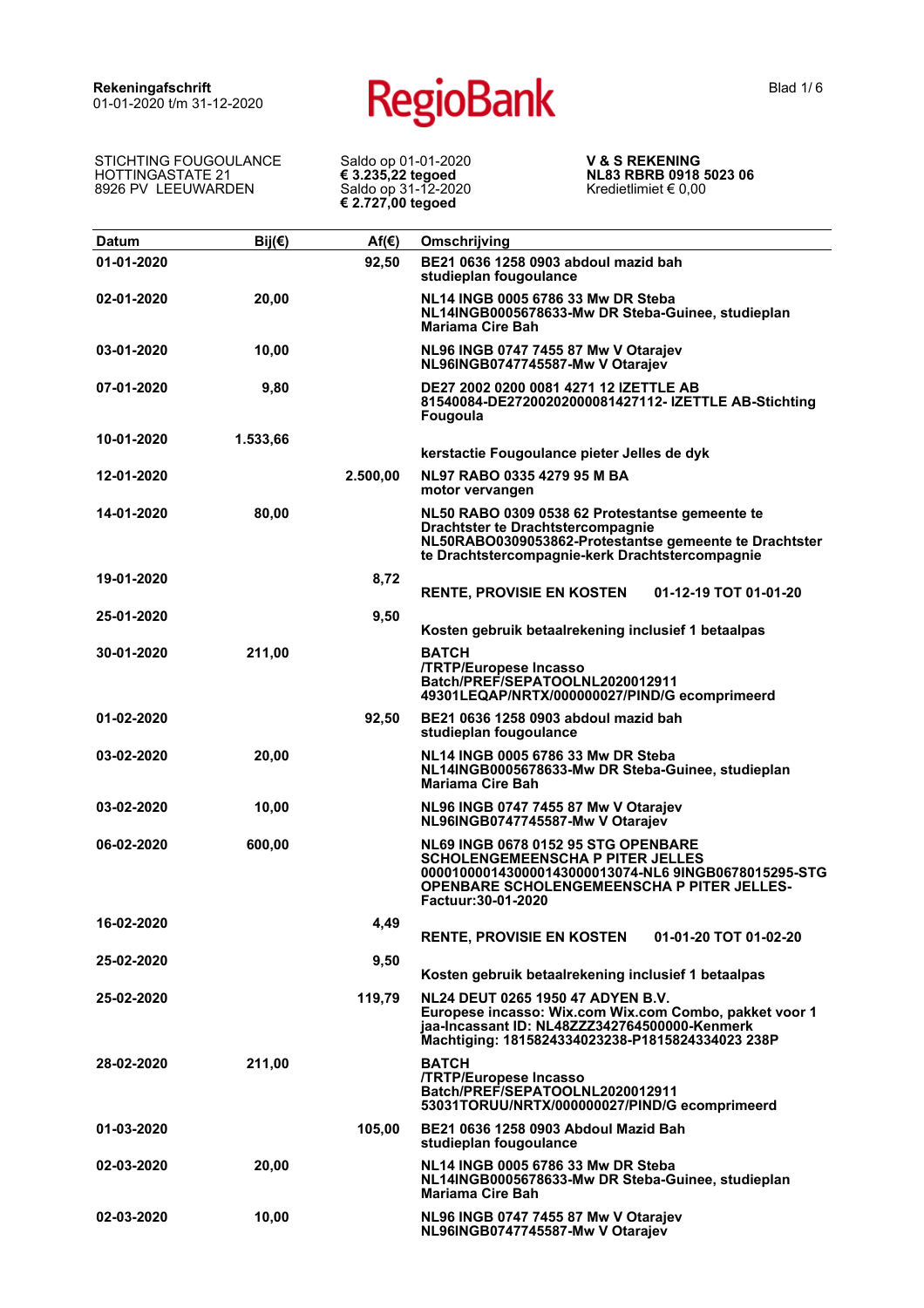| <b>Datum</b> | Bij $(\epsilon)$ | $Af(\epsilon)$ | טט טצטט טו כט טועו<br>Omschrijving                                                                       |
|--------------|------------------|----------------|----------------------------------------------------------------------------------------------------------|
| 18-03-2020   |                  | 4,49           |                                                                                                          |
|              |                  |                | <b>RENTE, PROVISIE EN KOSTEN</b><br>01-02-20 TOT 01-03-20                                                |
| 25-03-2020   |                  | 9,50           |                                                                                                          |
|              |                  |                | Kosten gebruik betaalrekening                                                                            |
| 25-03-2020   |                  | 39,00          | <b>NL37 ABNA 0423 4308 90 ADYEN NV</b>                                                                   |
|              |                  |                | Europese incasso: NL-Mijndomein mijndomein.nl                                                            |
|              |                  |                | MD93972415-Incassant ID: NL48ZZZ342764500000-Kenmerk<br>Machtiging: 4715537020121976-P1315849747789 708P |
|              |                  |                |                                                                                                          |
| 01-04-2020   |                  | 105,00         | BE21 0636 1258 0903 Abdoul Mazid Bah<br>studieplan fougoulance                                           |
| 01-04-2020   |                  |                | NL14 INGB 0005 6786 33 Mw DR Steba                                                                       |
|              | 20,00            |                | NL14INGB0005678633-Mw DR Steba-Guinee, studieplan                                                        |
|              |                  |                | <b>Mariama Cire Bah</b>                                                                                  |
| 02-04-2020   | 10,00            |                | NL96 INGB 0747 7455 87 Mw V Otarajev                                                                     |
|              |                  |                | NL96INGB0747745587-Mw V Otarajev                                                                         |
| 07-04-2020   | 211,00           |                | <b>BATCH</b>                                                                                             |
|              |                  |                | /TRTP/Europese Incasso                                                                                   |
|              |                  |                | Batch/PREF/SEPATOOLNL2020040613<br>26491KHMKC/NRTX/000000027/PIND/G ecomprimeerd                         |
|              |                  |                | NL90 ABNA 0580 4224 96 B DE HAAN                                                                         |
| 17-04-2020   | 20,00            |                | NL90ABNA0580422496-B DE HAAN-Donatie                                                                     |
| 18-04-2020   |                  | 0,50           |                                                                                                          |
|              |                  |                | <b>RENTE, PROVISIE EN KOSTEN</b><br>01-03-20 TOT 01-04-20                                                |
| 25-04-2020   |                  | 9,50           |                                                                                                          |
|              |                  |                | Kosten gebruik betaalrekening                                                                            |
| 28-04-2020   | 100,00           |                | NL50 RABO 0309 0538 62 Protestantse gemeente te                                                          |
|              |                  |                | <b>Drachtster te Drachtstercompagnie</b>                                                                 |
|              |                  |                | NL50RABO0309053862-Protestantse gemeente te Drachtster                                                   |
|              |                  |                | te Drachtstercompagnie-Collecte kerk drachtercompagnie                                                   |
| 01-05-2020   |                  | 105,00         | BE21 0636 1258 0903 Abdoul Mazid Bah<br>studieplan fougoulance                                           |
|              |                  |                |                                                                                                          |
| 03-05-2020   |                  | 12,50          | <b>BE21 0636 1258 0903 ABDOUL MAZID BAH</b><br>donatie stichting fougoulance                             |
|              |                  |                |                                                                                                          |
| 04-05-2020   | 10,00            |                | NL96 INGB 0747 7455 87 Mw V Otarajev<br>NL96INGB0747745587-Mw V Otarajev                                 |
| 04-05-2020   | 20,00            |                | NL14 INGB 0005 6786 33 Mw DR Steba                                                                       |
|              |                  |                | NL14INGB0005678633-Mw DR Steba-Guinee, studieplan                                                        |
|              |                  |                | <b>Mariama Cire Bah</b>                                                                                  |
| 04-05-2020   | 211,00           |                | <b>BATCH</b>                                                                                             |
|              |                  |                | /TRTP/Europese Incasso                                                                                   |
|              |                  |                | Batch/PREF/SEPATOOLNL2020040613<br>31501KWAUG/NRTX/000000027/PIND/G ecomprimeerd                         |
| 16-05-2020   |                  |                |                                                                                                          |
|              |                  | 4,49           | <b>RENTE, PROVISIE EN KOSTEN</b><br>01-04-20 TOT 01-05-20                                                |
| 25-05-2020   |                  | 9,50           |                                                                                                          |
|              |                  |                | Kosten gebruik betaalrekening                                                                            |
| 01-06-2020   |                  | 117,50         | BE21 0636 1258 0903 Abdoul Mazid Bah                                                                     |
|              |                  |                | studieplan fougoulance                                                                                   |
| 01-06-2020   | 20,00            |                | NL14 INGB 0005 6786 33 Mw DR Steba                                                                       |
|              |                  |                | NL14INGB0005678633-Mw DR Steba-Guinee, studieplan                                                        |
|              |                  |                | Mariama Cire Bah                                                                                         |
| 01-06-2020   | 211,00           |                | <b>BATCH</b>                                                                                             |
|              |                  |                | /TRTP/Europese Incasso<br>Batch/PREF/SEPATOOLNL2020040613                                                |
|              |                  |                | 34251GPVIE/NRTX/000000027/PIND/G ecomprimeerd                                                            |
| 02-06-2020   | 10,00            |                | NL96 INGB 0747 7455 87 Mw V Otarajev                                                                     |
|              |                  |                | NL96INGB0747745587-Mw V Otarajev                                                                         |
| 13-06-2020   |                  | 4,49           |                                                                                                          |
|              |                  |                | <b>RENTE, PROVISIE EN KOSTEN</b><br>01-05-20 TOT 01-06-20                                                |
| 15-06-2020   | 75,00            |                | NL37 RABO 0362 7457 30 H. Nijp eo J. Nijp- van der lest                                                  |
|              |                  |                | NL37RABO0362745730-H. Nijp eo J. Nijp- van der lest-Gift<br>2020                                         |
|              |                  |                |                                                                                                          |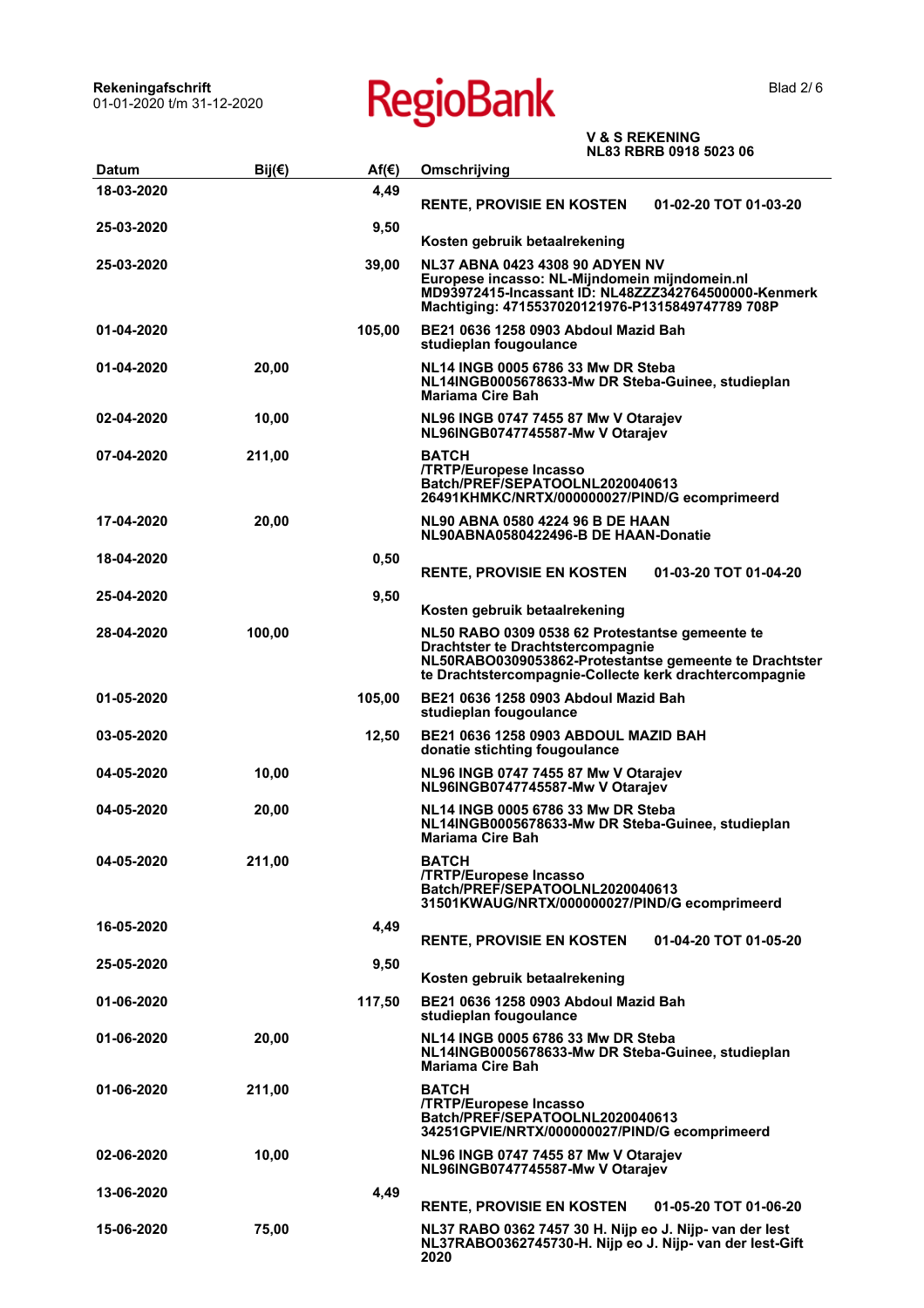| <b>Datum</b> | Bij $($ $\epsilon)$ | $Af(\epsilon)$ | Omschrijving                                                                                                                                                                                                        |
|--------------|---------------------|----------------|---------------------------------------------------------------------------------------------------------------------------------------------------------------------------------------------------------------------|
| 15-06-2020   |                     | 165,43         | NL67 RABO 0144 4230 22 PNEUS ONLINE TRADING<br>2020/BE-3334806                                                                                                                                                      |
| 25-06-2020   |                     | 9,50           | Kosten gebruik betaalrekening                                                                                                                                                                                       |
| 01-07-2020   |                     | 117,50         | BE21 0636 1258 0903 Abdoul Mazid Bah<br>studieplan fougoulance                                                                                                                                                      |
| 01-07-2020   | 20,00               |                | NL14 INGB 0005 6786 33 Mw DR Steba<br>NL14INGB0005678633-Mw DR Steba-Guinee, studieplan<br><b>Mariama Cire Bah</b>                                                                                                  |
| 02-07-2020   | 10,00               |                | NL96 INGB 0747 7455 87 Mw V Otarajev<br>NL96INGB0747745587-Mw V Otarajev                                                                                                                                            |
| 04-07-2020   |                     | 472,61         | <b>NL51 ABNA 0565 6686 25 ODIGEO VIA ADYEN</b><br>4315938578270054 0030005316473275 Opodo-6642863159<br>Referentie: 2020-07-04 12:17 003000531647327                                                                |
| 07-07-2020   |                     | 3,00           | NL43 INGB 0005 4547 20 Mehmet Dal<br>/RTYP/Terugboeking Europese<br>Incasso/MARF/Fougou2/RTRN/AG02/<br>IBAN/NL43INGB0005454720/NAME/Meh met<br>Dal/REMI/donatie stichting fougoulance juli/EREF/non ref             |
| 07-07-2020   |                     | 15,00          | NL44 INGB 0005 4364 66 J. Vlietstra<br>/RTYP/Terugboeking Europese<br>Incasso/MARF/Fougou31/RTRN/AG02/<br>IBAN/NL44INGB0005436466/NAME/J.<br>Vlietstra/REMI/studieplan Aissatoe Diallo/EREF/non ref                 |
| 07-07-2020   |                     | 4,00           | NL16 INGB 0003 4969 70 A.A. Hiemstra<br>/RTYP/Terugboeking Europese<br>Incasso/MARF/Fougou8/RTRN/AG02/<br>IBAN/NL16INGB0003496970/NAME/A.A.<br>Hiemstra/REMI/donatie stichting fougoulance juli/EREF/non<br>ref     |
| 07-07-2020   |                     | 15,00          | NL72 INGB 0005 7301 63 B.W. Jansma<br>/RTYP/Terugboeking Europese<br>Incasso/MARF/Fougou32/RTRN/AG02/<br>IBAN/NL72INGB0005730163/NAME/B.W.<br>Jansma/REMI/studieplan Houssaynatou Bah/EREF/non ref                  |
| 07-07-2020   |                     | 2,50           | NL16 INGB 0005 5455 13 C.J. Krabbendam<br>/RTYP/Terugboeking Europese<br>Incasso/MARF/Fougou4/RTRN/AG02/<br>IBAN/NL16INGB0005545513/NAME/C.J.<br>Krabbendam/REMI/donatie stichting fougoulance<br>juli/EREF/non ref |
| 07-07-2020   |                     | 10,00          | NL72 INGB 0005 7301 63 B.W. Jansma<br>/RTYP/Terugboeking Europese<br>Incasso/MARF/Fougou9/RTRN/AG02/<br>IBAN/NL72INGB0005730163/NAME/B.W.<br>Jansma/REMI/donatie stichting fougoulance juli/EREF/non<br>ref         |
| 07-07-2020   |                     | 5,00           | NL92 INGB 0006 1385 61 L.J.Brandsma<br>/RTYP/Terugboeking Europese<br>Incasso/MARF/Fougou13/RTRN/AG02/<br>IBAN/NL92INGB0006138561/NAME/L.J.<br>Brandsma/REMI/donatie stichting fougoulance juli/EREF/non<br>ref     |
| 07-07-2020   |                     | 10,00          | NL36 INGB 0001 5433 21 P. Beekhuizen<br>/RTYP/Terugboeking Europese<br>Incasso/MARF/Fougou18/RTRN/AG02/<br>IBAN/NL36INGB0001543321/NAME/P.<br>Beekhuizen/REMI/donatie stichting fougoulance<br>juli/EREF/non ref    |
| 07-07-2020   |                     | 10,00          | NL96 INGB 0747 7455 87 V. Otarajev<br>/RTYP/Terugboeking Europese<br>Incasso/MARF/Fougou20/RTRN/AG02/<br>IBAN/NL96INGB0747745587/NAME/V. Otarajev/REMI/donatie<br>stichting fougoulance juli/EREF/non ref           |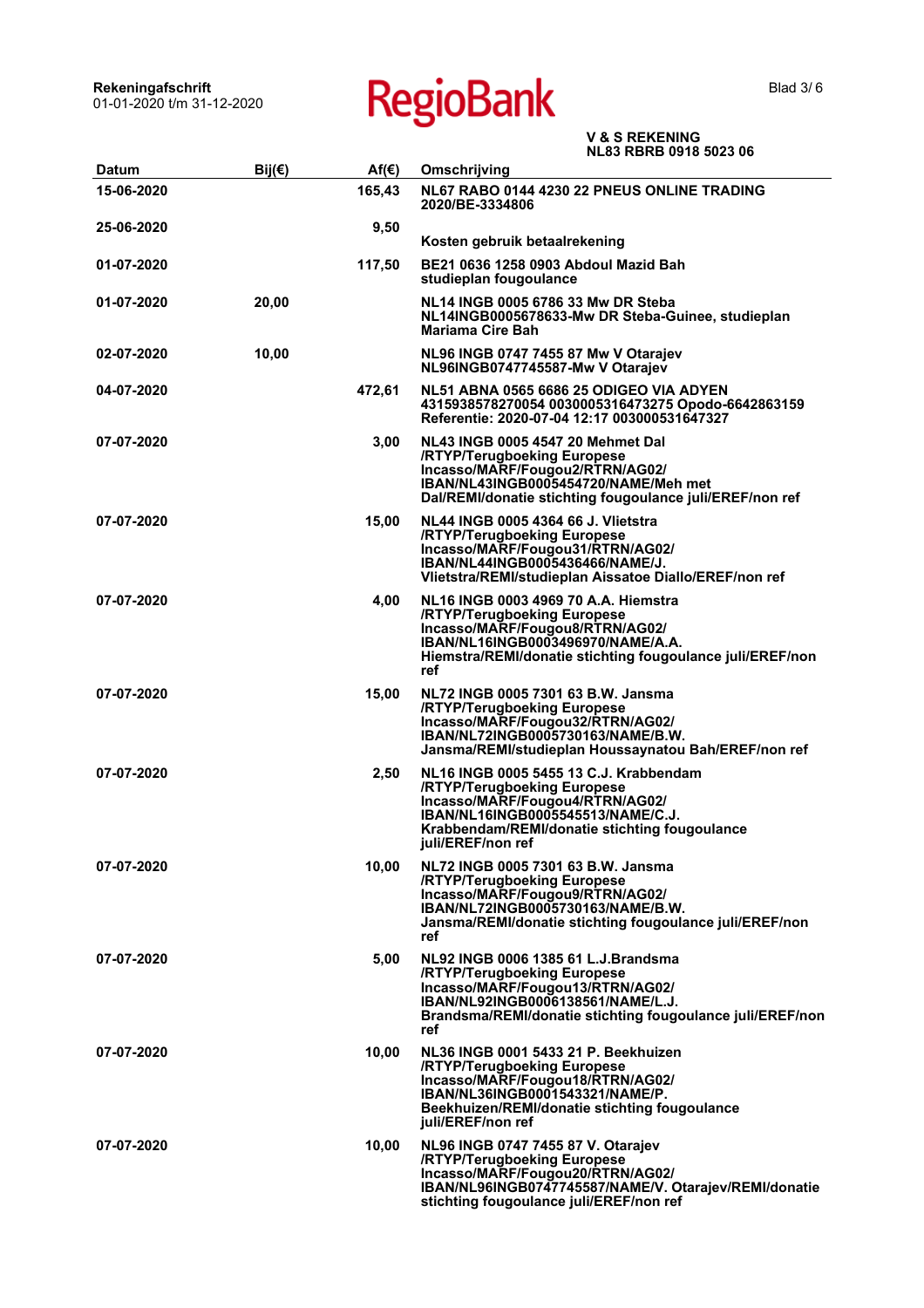Blad 4/6

| Datum      | Bij $(\epsilon)$ | $Af(\epsilon)$ | Omschrijving                                                                                                                                                                                                       |
|------------|------------------|----------------|--------------------------------------------------------------------------------------------------------------------------------------------------------------------------------------------------------------------|
| 07-07-2020 |                  | 10,00          | NL03 INGB 0002 1924 57 M.C. Borgman<br>/RTYP/Terugboeking Europese<br>Incasso/MARF/Fougou21/RTRN/AG02/<br>IBAN/NL03INGB0002192457/NAME/M.C.<br>Borgman/REMI/donatie stichting fougoulance juli/EREF/non<br>ref     |
| 07-07-2020 |                  | 5,00           | NL92 INGB 0006 1385 61 L.J.Brandsma<br>/RTYP/Terugboeking Europese<br>Incasso/MARF/Fougou26/RTRN/AG02/<br>IBAN/NL92INGB0006138561/NAME/L.J.<br>Brandsma/REMI/studieplan Kadiotu Kabia/EREF/non ref                 |
| 07-07-2020 |                  | 15,00          | NL20 INGB 0000 5835 03 A.P Bosma - Zwart<br>/RTYP/Terugboeking Europese<br>Incasso/MARF/Fougou29/RTRN/AG02/<br>IBAN/NL20INGB0000583503/NAME/A.P Bosma-<br>Zwart/REMI/studieplan Habibata Bah/EREF/non ref          |
| 07-07-2020 |                  | 15,00          | <b>NL44 INGB 0005 4364 66 J. Vlietstra</b><br>/RTYP/Terugboeking Europese<br>Incasso/MARF/Fougou30/RTRN/AG02/<br>IBAN/NL44INGB0005436466/NAME/J.<br>Vlietstra/REMI/studieplan Aissatoe Dalanda Bah/EREF/non<br>ref |
| 07-07-2020 | 215,00           |                | <b>BATCH</b><br>/TRTP/Europese Incasso<br>Batch/PREF/SEPATOOLNL2020070414<br>50081ZJCRH/NRTX/000000027/PIND/G ecomprimeerd                                                                                         |
| 14-07-2020 |                  | 119,79         | NL24 DEUT 0265 1950 47 ADYEN N.V.<br>Europese incasso: Wix.com Wix.com Combo, pakket voor 1<br>jaa-Incassant ID: NL48ZZZ342764500000-Kenmerk<br>Machtiging: 4715945345042514-P4715945345042 514P                   |
| 18-07-2020 |                  | 4,49           | <b>RENTE, PROVISIE EN KOSTEN</b><br>01-06-20 TOT 01-07-20                                                                                                                                                          |
| 25-07-2020 |                  | 9,50           | Kosten gebruik betaalrekening                                                                                                                                                                                      |
| 01-08-2020 |                  | 117,50         | BE21 0636 1258 0903 Abdoul Mazid Bah<br>studieplan fougoulance                                                                                                                                                     |
| 03-08-2020 | 20,00            |                | NL14 INGB 0005 6786 33 Mw DR Steba<br>NL14INGB0005678633-Mw DR Steba-Guinee, studieplan<br>Mariama Cire Bah                                                                                                        |
| 03-08-2020 | 215,00           |                | <b>BATCH</b><br>/TRTP/Europese Incasso<br>Batch/PREF/SEPATOOLNL2020070414<br>56571OAPZK/NRTX/000000027/PIND/G ecomprimeerd                                                                                         |
| 15-08-2020 |                  | 5,66           | <b>RENTE, PROVISIE EN KOSTEN</b><br>01-07-20 TOT 01-08-20                                                                                                                                                          |
| 25-08-2020 |                  | 9,50           |                                                                                                                                                                                                                    |
|            |                  |                | Kosten gebruik betaalrekening                                                                                                                                                                                      |
| 01-09-2020 |                  | 117,50         | BE21 0636 1258 0903 Abdoul Mazid Bah<br>studieplan fougoulance                                                                                                                                                     |
| 01-09-2020 | 20,00            |                | NL14 INGB 0005 6786 33 Mw DR Steba<br>NL14INGB0005678633-Mw DR Steba-Guinee, studieplan<br>Mariama Cire Bah                                                                                                        |
| 01-09-2020 | 215,00           |                | <b>BATCH</b><br>/TRTP/Europese Incasso<br>Batch/PREF/SEPATOOLNL2020070414<br>57351CAAMQ/NRTX/000000027/PIND/G ecomprimeerd                                                                                         |
| 02-09-2020 |                  | 1.000,00       | NL97 RABO 0335 4279 95 M BA<br>contante vergoeding chauffeur                                                                                                                                                       |
| 12-09-2020 |                  | 4,49           | <b>RENTE, PROVISIE EN KOSTEN</b><br>01-08-20 TOT 01-09-20                                                                                                                                                          |
| 25-09-2020 |                  | 9,50           | Kosten gebruik betaalrekening                                                                                                                                                                                      |
| 01-10-2020 |                  | 117,50         | BE21 0636 1258 0903 Abdoul Mazid Bah<br>studieplan fougoulance                                                                                                                                                     |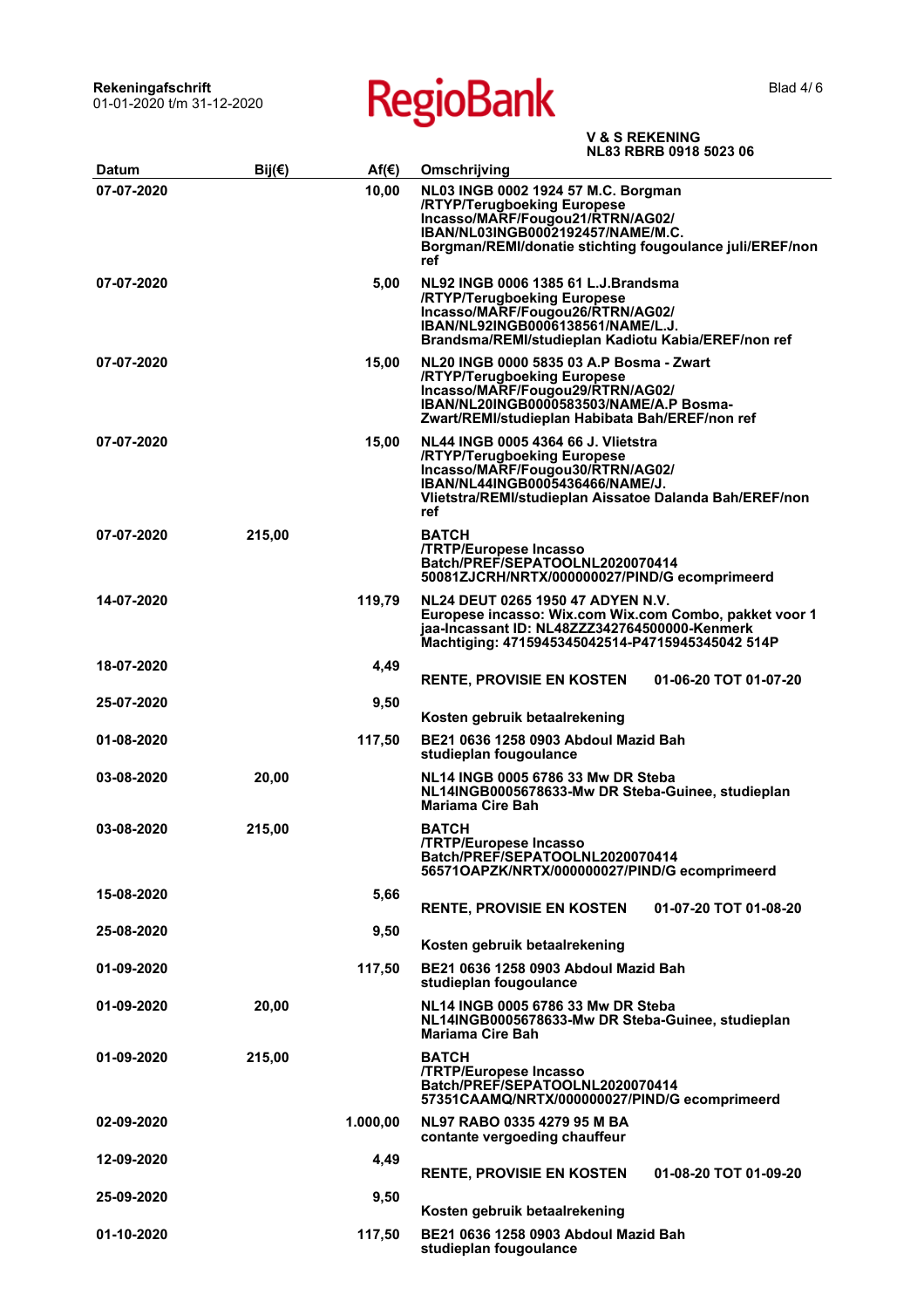Rekeningafschrift<br>01-01-2020 t/m 31-12-2020

**RegioBank** 

| <b>Datum</b> | Bij(€) | $Af(\epsilon)$ | Omschrijving                                                                                                                                                                                             |
|--------------|--------|----------------|----------------------------------------------------------------------------------------------------------------------------------------------------------------------------------------------------------|
| 01-10-2020   | 20,00  |                | NL14 INGB 0005 6786 33 Mw DR Steba<br>NL14INGB0005678633-Mw DR Steba-Guinee, studieplan<br><b>Mariama Cire Bah</b>                                                                                       |
| 05-10-2020   | 215,00 |                | <b>BATCH</b><br>/TRTP/Europese Incasso<br>Batch/PREF/SEPATOOLNL2020100213<br>21291TBZJU/NRTX/000000027/PIND/G ecomprimeerd                                                                               |
| 08-10-2020   | 200,00 |                | NL50 RABO 0309 0538 62 Protestantse gemeente te<br>Drachtster te Drachtstercompagnie<br>NL50RABO0309053862-Protestantse gemeente te Drachtster<br>te Drachtstercompagnie-collecte kerk drachtercompagnie |
| 17-10-2020   |        | 4,49           | 01-09-20 TOT 01-10-20<br><b>RENTE, PROVISIE EN KOSTEN</b>                                                                                                                                                |
| 25-10-2020   |        | 9,50           | Kosten gebruik betaalrekening                                                                                                                                                                            |
| 01-11-2020   |        | 117,50         | BE21 0636 1258 0903 Abdoul Mazid Bah<br>studieplan fougoulance                                                                                                                                           |
| 02-11-2020   | 20,00  |                | NL14 INGB 0005 6786 33 Mw DR Steba<br>NL14INGB0005678633-Mw DR Steba-Guinee, studieplan<br>Mariama Cire Bah                                                                                              |
| 02-11-2020   | 215,00 |                | <b>BATCH</b><br>/TRTP/Europese Incasso<br>Batch/PREF/SEPATOOLNL2020100213<br>25201KVWVZ/NRTX/000000027/PIND/G ecomprimeerd                                                                               |
| 14-11-2020   |        | 4,49           | <b>RENTE, PROVISIE EN KOSTEN</b><br>01-10-20 TOT 01-11-20                                                                                                                                                |
| 25-11-2020   |        | 9,50           | Kosten gebruik betaalrekening                                                                                                                                                                            |
| 30-11-2020   | 0,98   |                | DE26 5122 0200 0071 4180 16 PAYPAL PTE, LTD<br>103375276-DE26512202000071418016 -PAYPAL PTE. LTD-<br><b>Stichting Fougoula</b>                                                                           |
| 01-12-2020   |        | 117,50         | BE21 0636 1258 0903 Abdoul Mazid Bah<br>studieplan fougoulance                                                                                                                                           |
| 01-12-2020   | 20,00  |                | NL14 INGB 0005 6786 33 Mw DR Steba<br>NL14INGB0005678633-Mw DR Steba-Guinee, studieplan<br><b>Mariama Cire Bah</b>                                                                                       |
| 01-12-2020   |        | 50,00          | NL97 RABO 0335 4279 95 M BA<br>kerst                                                                                                                                                                     |
| 01-12-2020   | 17,64  |                | DE26 5122 0200 0071 4180 16 PAYPAL PTE, LTD<br>103519620-DE26512202000071418016 -PAYPAL PTE. LTD-<br><b>Stichting Fougoula</b>                                                                           |
| 01-12-2020   | 215,00 |                | <b>BATCH</b><br><b>/TRTP/Europese Incasso</b><br>Batch/PREF/SEPATOOLNL2020100213<br>23501JZOBP/NRTX/000000027/PIND/G ecomprimeerd                                                                        |
| 03-12-2020   | 36,75  |                | DE26 5122 0200 0071 4180 16 PAYPAL PTE, LTD<br>103689118-DE26512202000071418016 -PAYPAL PTE. LTD-<br><b>Stichting Fougoula</b>                                                                           |
| 04-12-2020   | 22,05  |                | DE26 5122 0200 0071 4180 16 PAYPAL PTE. LTD<br>103797190-DE26512202000071418016 -PAYPAL PTE. LTD-<br><b>Stichting Fougoula</b>                                                                           |
| 07-12-2020   | 12,74  |                | DE26 5122 0200 0071 4180 16 PAYPAL PTE, LTD<br>103917251-DE26512202000071418016 -PAYPAL PTE. LTD-<br><b>Stichting Fougoula</b>                                                                           |
| 08-12-2020   | 19,11  |                | DE26 5122 0200 0071 4180 16 PAYPAL PTE, LTD<br>104081684-DE26512202000071418016 -PAYPAL PTE, LTD-<br><b>Stichting Fougoula</b>                                                                           |
| 09-12-2020   | 20,58  |                | DE26 5122 0200 0071 4180 16 PAYPAL PTE, LTD<br>104175871-DE26512202000071418016 -PAYPAL PTE. LTD-<br><b>Stichting Fougoula</b>                                                                           |
| 10-12-2020   | 19,11  |                | DE26 5122 0200 0071 4180 16 PAYPAL PTE. LTD<br>104282424-DE26512202000071418016-PAYPAL PTE. LTD-<br><b>Stichting Fougoula</b>                                                                            |